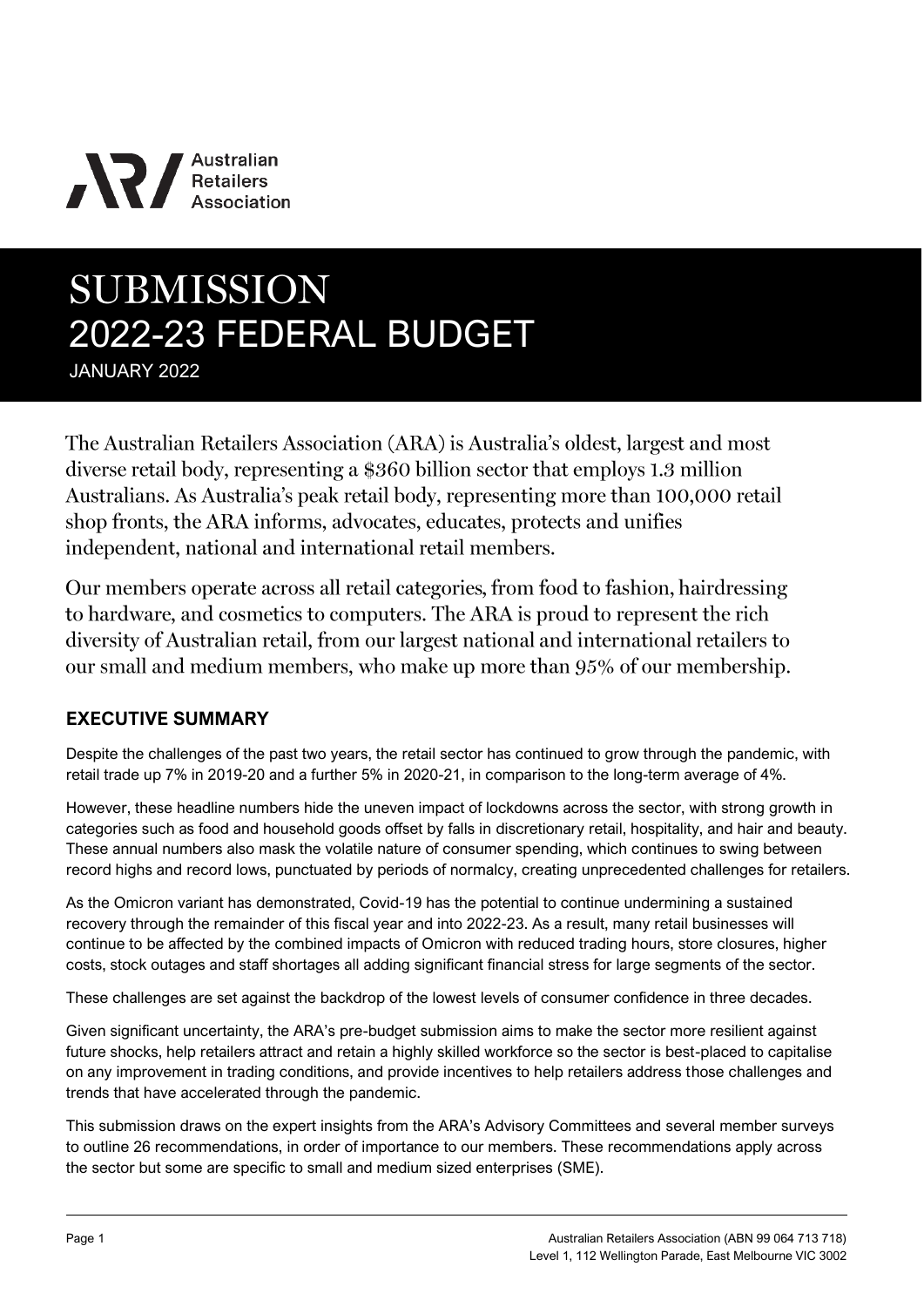

#### **RECOMMENDATION 1**

#### **DRIVE RETAIL RECOVERY AND RESILIENCE**

- 1.1 Restore and maintain consumer confidence, with a continued focus on high vaccination rates and commitments from government for a guaranteed supply of rapid antigen tests (RATs) that are provided to employers and consumers for targeted testing, at low-or-no cost and exempt from GST.
- 1.2 Provide targeted cash grants to at-risk SME retail businesses, through the reintroduction of joint federal and state funding mechanisms like JobSaver, that provide a financial safety net for businesses still recovering from the worst impacts of Covid-19, particularly for those retailers in CBD precincts and tourist areas.
- 1.3 Address inconsistency across the country in respect of rental relief, by mandating the re-introduction of the National Cabinet Leasing Code of Conduct (SME Leasing Principles) and reinstating the \$50 million eligibility criteria to provide support and protections to affected SMEs.
- 1.4 Continue to invest in programs that improve mental health outcomes for business owners.

#### **RECOMMENDATION 2 CONTINUE TO DRIVE TAX REFORM**

- 2.1 Expand the 25% small business corporate tax rate to cover SMEs up to a threshold of \$250 million turnover.
- 2.2 Commit to extending the Temporary Full Expensing (instant write-off) measure beyond 2022-23 to drive longterm business investment.
- 2.3 Work with state and territory governments for a coordinated approach to reducing the burden of payroll tax.

#### **RECOMMENDATION 3 ADDRESS THE IMMEDIATE AND MEDIUM-TERM CONSTRAINTS IN SKILLED LABOUR**

- 3.1 Retain recent changes made to overseas student visas (the cap of 40 hours per fortnight has been removed) and working holiday visas (the limit of six months with one employer has been increased to 12 months).
- 3.2 Remove the Skilling Australians Fund (SAF) Levy for temporary and permanent visa applications.
- 3.3 Expand the Temporary Skills Shortage (TSS) visa program to include hard-to-fill retail roles (such as merchandise planning, digital transformation, and hairdressers and beauty therapists) and provide a pathway to permanent residency for these and other roles where employers bring global talent into Australia to drive productivity and innovation.
- 3.4 Expand the existing PaTH program to provide meaningful education and employment opportunities for older Australians, people living with a disability and recently arrived migrants in the retail sector.
- 3.5 Improve the sustainability and viability of the retail sector by helping retailers retain skilled talent by expanding traineeships to include existing workers, so these employees can upskill and progress their career without having to find a new employer or move out of the sector.

#### **RECOMMENDATION 4**

#### **INVEST IN SUPPLY CHAIN RESILIENCE**

- 4.1 Provide relief to Australian retailers whose cashflow has been critically impacted by supply chain disruption, through the extension of the SME Recovery Loan Scheme beyond July 2022, to help retailers manage the impacts of higher supply chain costs and increased stock holdings.
- 4.2 Continue to address land-side bottlenecks and reduce red tape at Australia's ports.
- 4.3 Expand support to increase local manufacturing capability where vulnerabilities exist along critical supply chains like food and healthcare.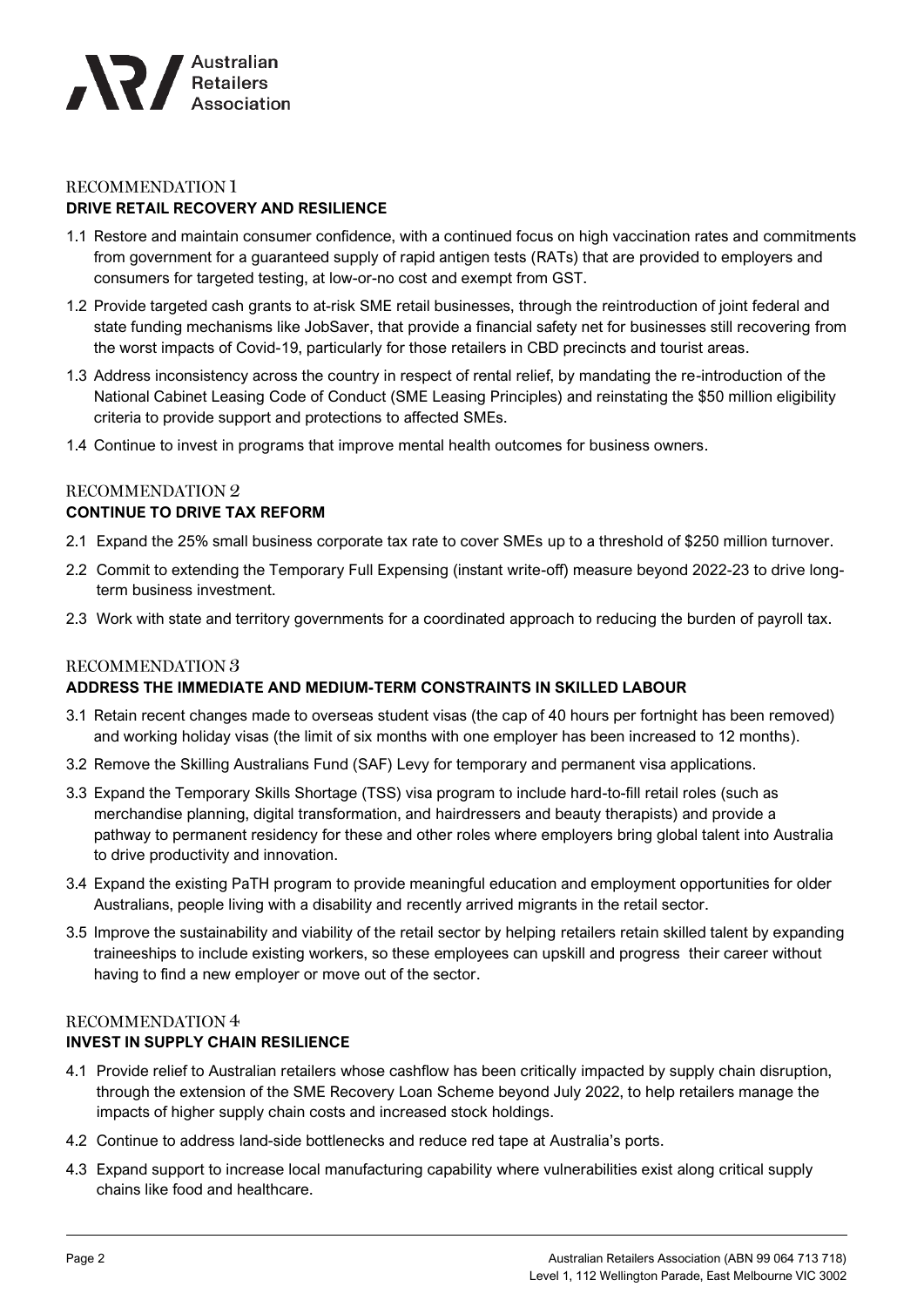

#### **RECOMMENDATION 5 SUPPORT THE TRANSITION TO THE NET-ZERO, CIRCULAR ECONOMY**

- 5.1 Accelerate the transition to net-zero emissions by expanding the Modern Manufacturing Fund and scope of the Clean Energy Finance Fund to incentivise retail businesses investing in the adoption of proven technologies that reduce costs, consumption and emissions.
- 5.2 Accelerate the transition to the circular economy by expanding the Recycling Modernisation Fund to improve the efficiency of collecting and segregating post-consumer waste; develop new markets for recycled content and circular feedstocks; and make it easy for retailers and consumers to connect with circular solutions.
- 5.3 Expand the Federal Environment Minister's Priority List for product stewardship to include pre-consumer waste.
- 5.4 Co-invest with the ARA in education and training measures to help SME retailers in their transition to the netzero, circular economy of the future.

# RECOMMENDATION 6

#### **ADDRESS INEQUALITIES**

- 6.1 Improve gender equality by providing cost-effective access to childcare for working families, reforming the Workplace Gender Equality Agency (WGEA) and improving financial independence of women in retirement.
- 6.2 Provide funding to Supply Nation, to add retail as a new category on the *Indigenous Business Direct digital platform* and invest in a targeted campaign to connect retailers with Indigenous suppliers.
- 6.3 Co-invest with the ARA on developing and deploying a digital platform that enables retailers to share information and take coordinated action to address modern slavery along the global supply chain.

# **RECOMMENDATION 7**

### **ACCELERATE THE DIGITAL TRANSFORMATION**

- 7.1 Establish a Digital Modernisation Fund to address the digital gap between large and small business and encourage SMEs to invest in technology and digital innovation to protect local jobs and ensure the continued growth of our diverse SME retail community.
- 7.2 Increase funding to improve digital literacy to provide equal and safe access to the digital economy, especially vulnerable and isolated members of our community.
- 7.3 Co-invest with the ARA in education and training for SME retailers about cyber security.
- 7.4 Provide funding to support SME retailers to undertake necessary improvements to software, hardware and governance frameworks to de-risk business operations and align with government best practice.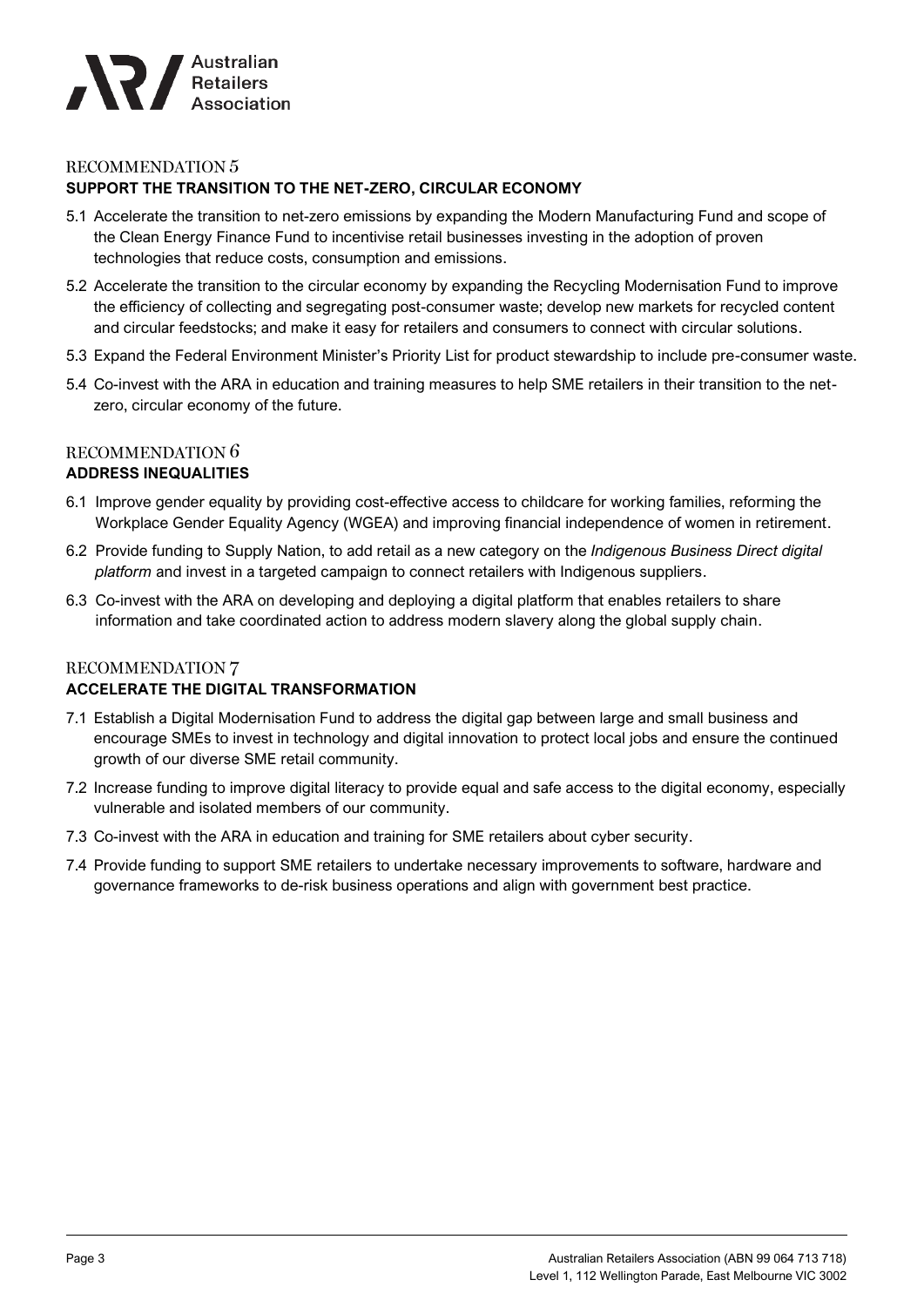

# **APPENDIX ARA PRIORITIES AND RECOMMENDATIONS**

In a recent survey of ARA members, the shortage of skilled labour was identified as the most pressing issue for retailers, and that a reduction in foot traffic and supply chain constraints were also presenting challenges. In another recent member survey, investing in sustainability and equality were seen to be as important as addressing supply chain challenges. These findings have informed our priorities and recommendations.

#### **1.0 DRIVE RETAIL RECOVERY AND RESILIENCE**

As we enter a new phase of the pandemic, the Omicron variant has delivered a new set of challenges for Australian retailers, many of whom were still trying to recover from the impacts of lockdowns in response to the initial outbreak of Covid-19 and the subsequent Delta surge.

With consumer confidence at an all-time-low, driving a collapse in foot traffic and consumer spending, there is a risk that the impacts of Omicron will extend beyond the peak in case numbers, through the remainder of this fiscal year and into 2022-23.

The combined impact of Omicron, with reduced trading hours, store closures, higher costs, stock outages and staff shortages, are placing significant pressure on profit margins and cashflow for many retailers.

Compounding these financial pressures, our members are navigating unprecedented challenges with limited support from government and no end-date for when consumer confidence will rebound – unlike the strong recovery we saw in consumer spending when government-mandated lockdowns were lifted in 2020 and 2021.

Because trading conditions (and the impact on sales, profit and cashflow) have been increasingly difficult to predict, the focus of the ARA's pre-budget submission is on building resilience across the sector so that retailers – large and small – are best placed to respond to future shocks, whether that be further impacts of the pandemic or other events that dislocate retail spending.

| <b>Recommendations: Retail Recovery and Resilience</b>                                                     |                                                                                                                                                                                                                                                                                                                           |  |
|------------------------------------------------------------------------------------------------------------|---------------------------------------------------------------------------------------------------------------------------------------------------------------------------------------------------------------------------------------------------------------------------------------------------------------------------|--|
| 1.1 Restore and maintain<br>consumer confidence                                                            | Given there will be no mandated end-date to the Omicron variant or future<br>surges in Covid-19, consumer confidence is critically important to the<br>recovery of the retail sector.                                                                                                                                     |  |
|                                                                                                            | While acknowledging Australia's world-leading vaccination rates, there needs<br>to be a continued focus on maintaining high vaccination rates.                                                                                                                                                                            |  |
|                                                                                                            | The availably of Rapid Antigen Testing (RAT) kits is also critically important to<br>increasing consumer confidence and keeping the retail supply chain moving.                                                                                                                                                           |  |
|                                                                                                            | The ARA is seeking commitments from government for a guaranteed supply<br>of RAT kits that are provided to employers and consumers for targeted<br>testing, at low-or-no cost and exempt from GST.                                                                                                                        |  |
| 1.2 Provide targeted cash<br>grants to SME retail<br>businesses, particularly in<br>CBDs and tourist areas | Targeted cash grants, including JobSaver, were a key lifeline for businesses<br>impacted by lockdowns in 2020 and 2021 and should be reinstated.                                                                                                                                                                          |  |
|                                                                                                            | The impacts of Omicron and Covid-19 are widespread, with no end-date in<br>sight. The ARA recommends targeted and temporary cash grants to keep<br>affected retailers in business, until they come out the other side of this crisis.                                                                                     |  |
|                                                                                                            | The reintroduction of joint federal and state funding mechanisms, like<br>JobSaver, would provide a financial safety net for businesses still recovering<br>from the worst impacts of Covid-19 and gearing up for the next phase of the<br>pandemic, particularly for those retailers in CBD precincts and tourist areas. |  |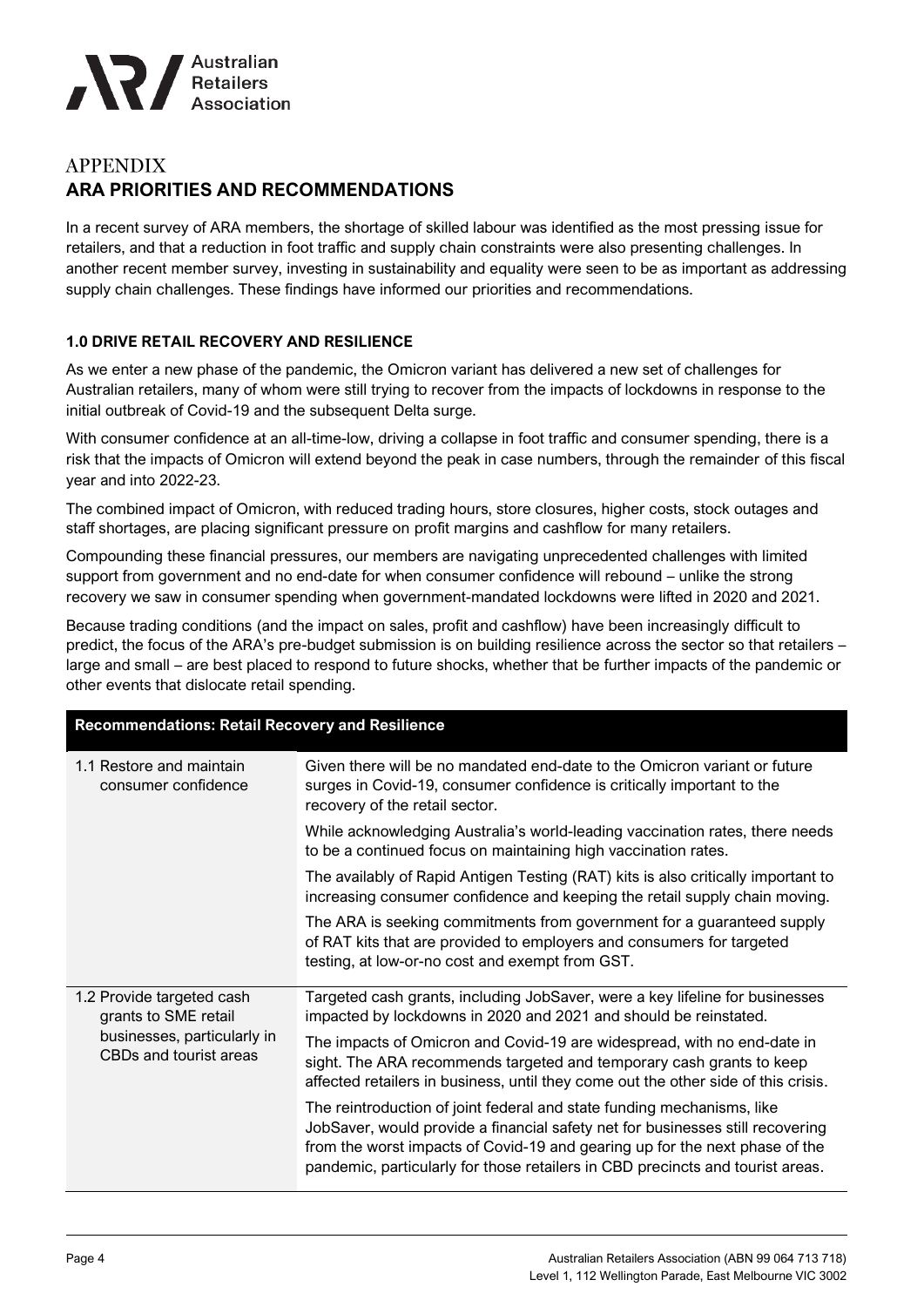

#### **Recommendations: Retail Recovery and Resilience**

| 1.3 Re-introduce the National<br><b>Cabinet Mandatory Code</b><br>of Conduct (SME Leasing<br>Principles) | With inconsistency across the country in respect to provision of commercial<br>rental relief, the ARA recommends the Commonwealth government lead a<br>coordinated effort with states and territories to reintroduce the National<br>Cabinet Mandatory Code of Conduct (SME Leasing Principles) and for the<br>eligibility criteria to be reinstated at the original \$50 million threshold. |
|----------------------------------------------------------------------------------------------------------|----------------------------------------------------------------------------------------------------------------------------------------------------------------------------------------------------------------------------------------------------------------------------------------------------------------------------------------------------------------------------------------------|
|                                                                                                          | NSW and Victoria recently extended their schemes but measures in other<br>jurisdictions have expired around the country, leaving small businesses<br>vulnerable to significant cashflow challenges.                                                                                                                                                                                          |
|                                                                                                          | Targeted support packages, like those to implement the leasing code, played<br>an important role in supporting businesses through the first two years of the<br>pandemic and should remain in place to help our members remain financially<br>viable until consumer confidence and spending return to pre-pandemic levels.                                                                   |
| 1.4 Continue to invest in<br>programs that improve<br>mental health outcomes<br>for business owners      | In a survey conducted in mid-2021, members ranked mental health impacts<br>as one of the highest priorities for the sector.                                                                                                                                                                                                                                                                  |
|                                                                                                          | While mandated lockdowns took a significant toll on peoples' financial,<br>emotional and mental health, the uncertainty of Omicron has exacerbated<br>these stressors because there is no predicted end-date.                                                                                                                                                                                |
|                                                                                                          | The ARA recommends government focus should remain on early intervention<br>through the delivery of targeted programs like the New Access for Small<br>Business Owners program that provide mental health support to SMEs.                                                                                                                                                                    |

#### **2.0 CONTINUE TO DRIVE TAX REFORM**

As our sector continues to manage the financial impacts of Covid-19, further reforms to Australia's tax system will play an important part in reducing the tax burden on retailers and other businesses across the economy.

The ARA makes the following recommendations that would provide immediate relief to members. We would welcome the opportunity to participate in discussions with government when longer-term, structural reforms of the tax system come back onto the agenda.

| <b>Recommendations: Tax Reform</b>                                                                              |                                                                                                                                                                                                                                                                                                                         |  |
|-----------------------------------------------------------------------------------------------------------------|-------------------------------------------------------------------------------------------------------------------------------------------------------------------------------------------------------------------------------------------------------------------------------------------------------------------------|--|
| 2.1 Expand the 25% small<br>business corporate tax<br>rate to cover more SMEs                                   | The ARA recommends that the corporate tax rate for medium sized business<br>be reduced from 30% to 25% so that all SMEs (up to a threshold of \$250<br>million) are on the same rate. At the current rate, Australia's corporate tax rate<br>for medium sized businesses is amongst the highest in the developed world. |  |
| 2.2 Commit to extending the<br><b>Temporary Full Expensing</b><br>(instant write-off) measure<br>beyond 2022-23 | Business investment is a major driver of productivity and innovation but has<br>also been impacted by the pandemic. Capital expenditure across the<br>economy was showing signs of recovery towards the end of 2021, until the<br>onset of Omicron provided another setback.                                            |  |
|                                                                                                                 | With low business confidence coinciding with pentup demand from deferred<br>business investment over the past two years, the ARA recommends that the<br>Temporary Full Expensing measure be extended for a further two years.                                                                                           |  |
|                                                                                                                 | For retailers, this extension would provide added incentive to invest in end-of-<br>life replacement of plant and equipment to reduce ongoing running costs, and<br>encourage longer-term investments in technology and digital platforms,<br>particularly for SMEs.                                                    |  |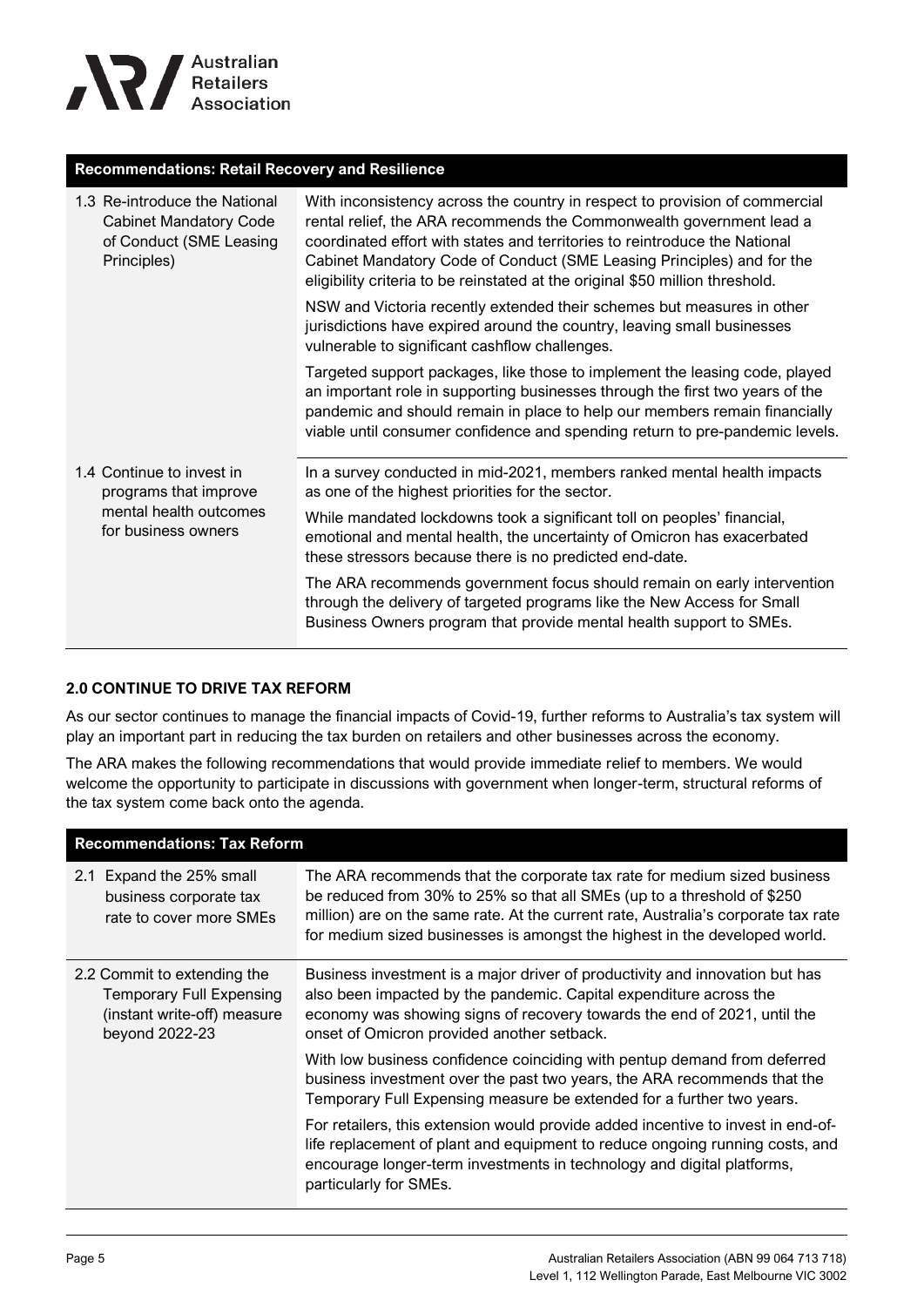

#### **Recommendations: Tax Reform**

| 2.3 Work with state and<br>territory governments for<br>a coordinated approach | While payroll tax is managed by state and territory governments, there is a role<br>for the federal government to play in leading a coordinated effort to reduce the<br>cost and high administrative burden of payroll tax on business.                                                                                                                                                                                                         |
|--------------------------------------------------------------------------------|-------------------------------------------------------------------------------------------------------------------------------------------------------------------------------------------------------------------------------------------------------------------------------------------------------------------------------------------------------------------------------------------------------------------------------------------------|
| to reducing the burden<br>of payroll tax                                       | Inline with the position held by the Australian Chamber of Commerce and<br>Industry (ACCI) the mechanism for coordination would be through the Council<br>of Federal Financial Relations, with an initial focus on reducing the<br>administrative and compliance burden. ACCI suggests that this could be<br>achieved through digitalisation and alignment between the different payment<br>platforms used by different states and territories. |
|                                                                                | ACCI also notes that business would increase the size of their workforce if the<br>rate of payroll tax was reduced or the tax was removed altogether.                                                                                                                                                                                                                                                                                           |

#### **3.0 ADDRESS THE IMMEDIATE AND MEDIUM-TERM CONSTRAINTS IN SKILLED LABOUR**

The skills crisis that was impacting the retail sector going into the pandemic, has been exacerbated over the past two years with staff shortages and access to skilled labour a significant area of concern for many retailers.

Without government support, many businesses struggled to retain employees through the Delta lockdowns and Omicron surge as a fall in consumer spending resulted in a reduction of hours, and close-contact rules increased absenteeism to as high as 40% in some parts of the sector and along the supply chain.

While there is still an urgent need to fill gaps in the labour market for frontline roles, we need to prioritise expanding the pool of skilled labour and place higher value on the skills acquired by those workers, supervisors and managers through their career in retail. There also needs to be consideration that retailers need access to highly skilled global talent for some highly specialised roles, to drive innovation and productivity in our sector.

| <b>Recommendations: Skilled Labour</b>                                             |                                                                                                                                                                                                                                                                                                                                                                                                        |  |
|------------------------------------------------------------------------------------|--------------------------------------------------------------------------------------------------------------------------------------------------------------------------------------------------------------------------------------------------------------------------------------------------------------------------------------------------------------------------------------------------------|--|
| 3.1 Retain recent changes<br>made to overseas student<br>and working holiday visas | The ARA welcomes the federal government's announcements in January 2022<br>about international students and working holiday makers, who are important<br>employee segments for the retail sector.                                                                                                                                                                                                      |  |
|                                                                                    | These changes remove the cap of 40 working-hours per fortnight for<br>overseas student visa holders and increase the limit that working holiday<br>makers can work for the same employer from six months to 12 months.                                                                                                                                                                                 |  |
|                                                                                    | These workers generally fill frontline roles and the changes made will benefit<br>visa holders already in the country. These changes will also make these<br>schemes more attractive to overseas students and working holiday makers.                                                                                                                                                                  |  |
|                                                                                    | The ARA recommends that these changes be retained indefinitely.                                                                                                                                                                                                                                                                                                                                        |  |
| 3.2 Remove the SAF Levy for<br>temporary and permanent<br>visa applications        | The Skilling Australians Fund (SAF) Levy is payable by employers seeking to<br>recruit skilled labour from overseas. The SAF levy is currently \$1,200 per<br>annum for SMEs and \$1,800 per annum for large businesses for temporary<br>visas. This levy increases to \$5,000 for employers using the permanent<br><b>Employer Nomination Scheme.</b>                                                 |  |
|                                                                                    | The ARA recommends that these levies be removed altogether to reduce<br>barriers to recruiting temporary and permanent visa holders. Failing that, the<br>ARA would like to see the removal of the need to pay the levy upfront and<br>recourse available to employers who have paid upfront for a candidate that<br>was not brought into the country or did not serve out the term of their contract. |  |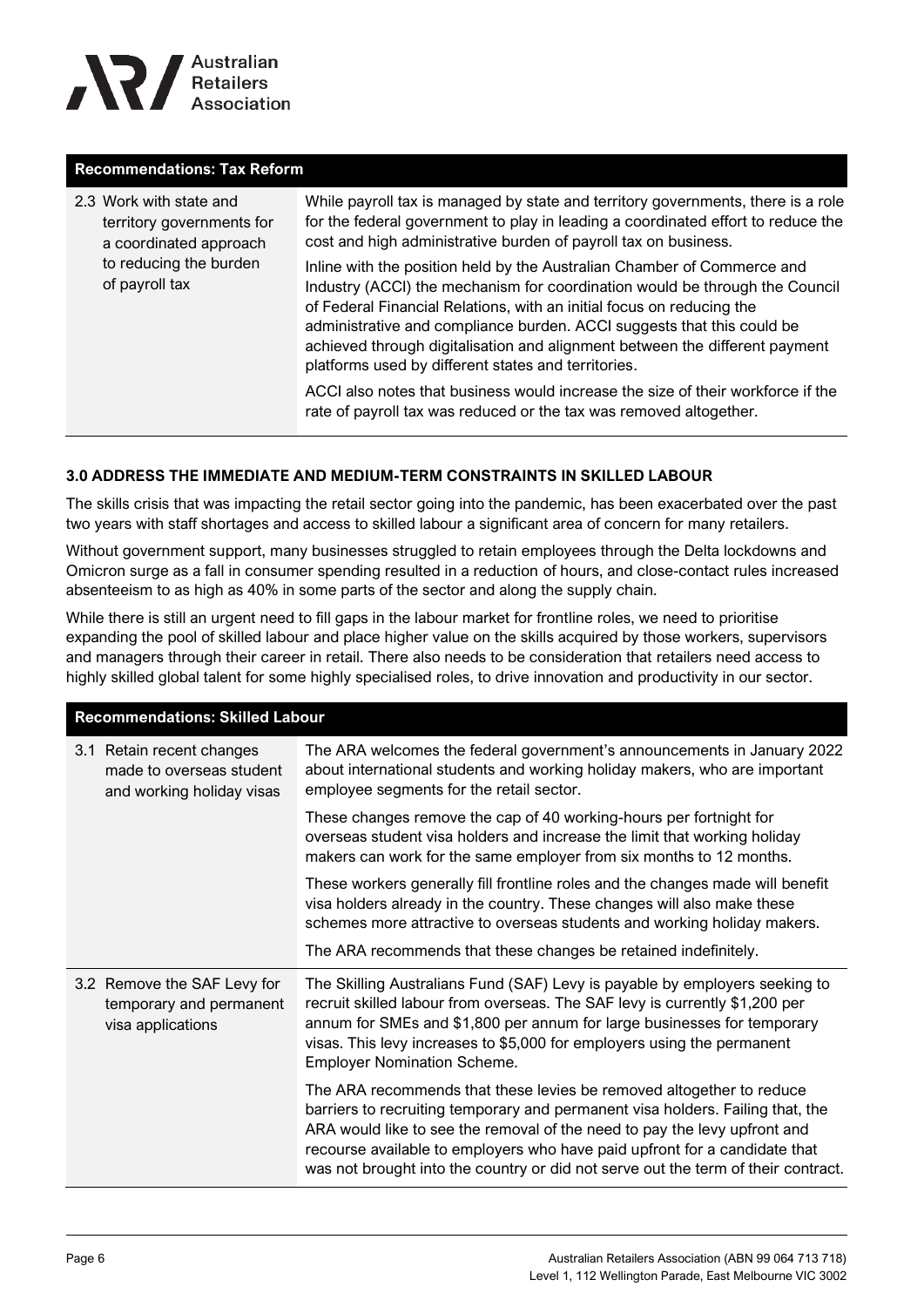

# **Recommendations: Skilled Labour**

|  | 3.3 Expand the Temporary<br>Skills Shortage (TSS) visa<br>program to include hard-<br>to-fill retail roles                         | Over the past few decades, the global retail sector has become much more<br>reliant on data and technology to make complex business decisions about<br>sales forecasts, product ranging and inventory levels. As a result, local retailers<br>have been recruiting overseas talent in areas like merchandise planning, as<br>they build their own internal capability.              |
|--|------------------------------------------------------------------------------------------------------------------------------------|-------------------------------------------------------------------------------------------------------------------------------------------------------------------------------------------------------------------------------------------------------------------------------------------------------------------------------------------------------------------------------------|
|  |                                                                                                                                    | As many of these candidates are recruited from leading retailers overseas, the<br>ARA recommends that the role of "Merchandise Planner" be added to these<br>Priority Migration Skilled Occupation List (PMSOL) so that Australian retailers<br>can continue to improve productivity and drive innovation.                                                                          |
|  |                                                                                                                                    | Given the growth in online retail in recent years, and projected growth into<br>the future, the ARA also recommends that key roles that are critical to the<br>digital transformation of Australia also be added to the PMSOL.                                                                                                                                                      |
|  |                                                                                                                                    | The ARA has also been calling for hairdressers and beauty therapists to be<br>added to the PMSOL, to help address the long-term workforce challenges<br>that part of the sector is facing.                                                                                                                                                                                          |
|  |                                                                                                                                    | The ARA also recommends that these highly skilled, temporary visa holders<br>be provided a pathway to permanent residency to retain their skills and<br>knowledge in Australia. This pathway to permanent residency could be<br>applied to other skilled workers on temporary visas, to help accelerate net<br>migration, which has declined significantly over the past two years. |
|  | 3.4 Expand the existing PaTH<br>program to provide<br>meaningful education and<br>employment opportunities<br>for more job seekers | The ARA Retail Institute is the leading national body providing for the<br>education and professional development needs of the Australian retail sector.<br>One of the ARA Retail Institute's core offerings is delivering the federal<br>government's PaTH (Prepare   Trial   Hire) program, supporting younger<br>Australians into the workforce.                                 |
|  |                                                                                                                                    | The ARA recommends that the current candidate pool for PaTH be expanded<br>beyond younger Australians, to also include recently arrived migrants, older<br>Australians, people living with disabilities and First Nations Australians. This<br>expansion would help retailers address the current shortages in skilled labour.                                                      |
|  |                                                                                                                                    | In respect of older Australians returning to the workforce, this expansion in<br>PaTH would need to be accompanied by changes to the pension and work<br>bonus, to ensure that these mature aged workers were no worse off financially.                                                                                                                                             |
|  | 3.5 Improve the sustainability<br>and viability of the retail<br>sector by helping retailers<br>retain skilled talent by           | While addressing skills shortages is vital to the retail sector in the short term,<br>there is also a need to look at development and progression opportunities for<br>frontline retail workers seeking a career in retail, to retain the skills that<br>workers have acquired in the retail sector.                                                                                |
|  | expanding traineeships to<br>include existing workers                                                                              | Because current traineeships are targeted at job seekers and new<br>employees, existing employees may be forced to find a new employer or<br>move out of the sector if they wish to go through one of the traineeship<br>programs, to help them upskill and progress in their career.                                                                                               |
|  |                                                                                                                                    | To ensure retailers can retain their skilled employees, and key talent can<br>progress in their career without having to change jobs or career, the ARA<br>recommends that traineeship programs be expanded to also include existing<br>employees.                                                                                                                                  |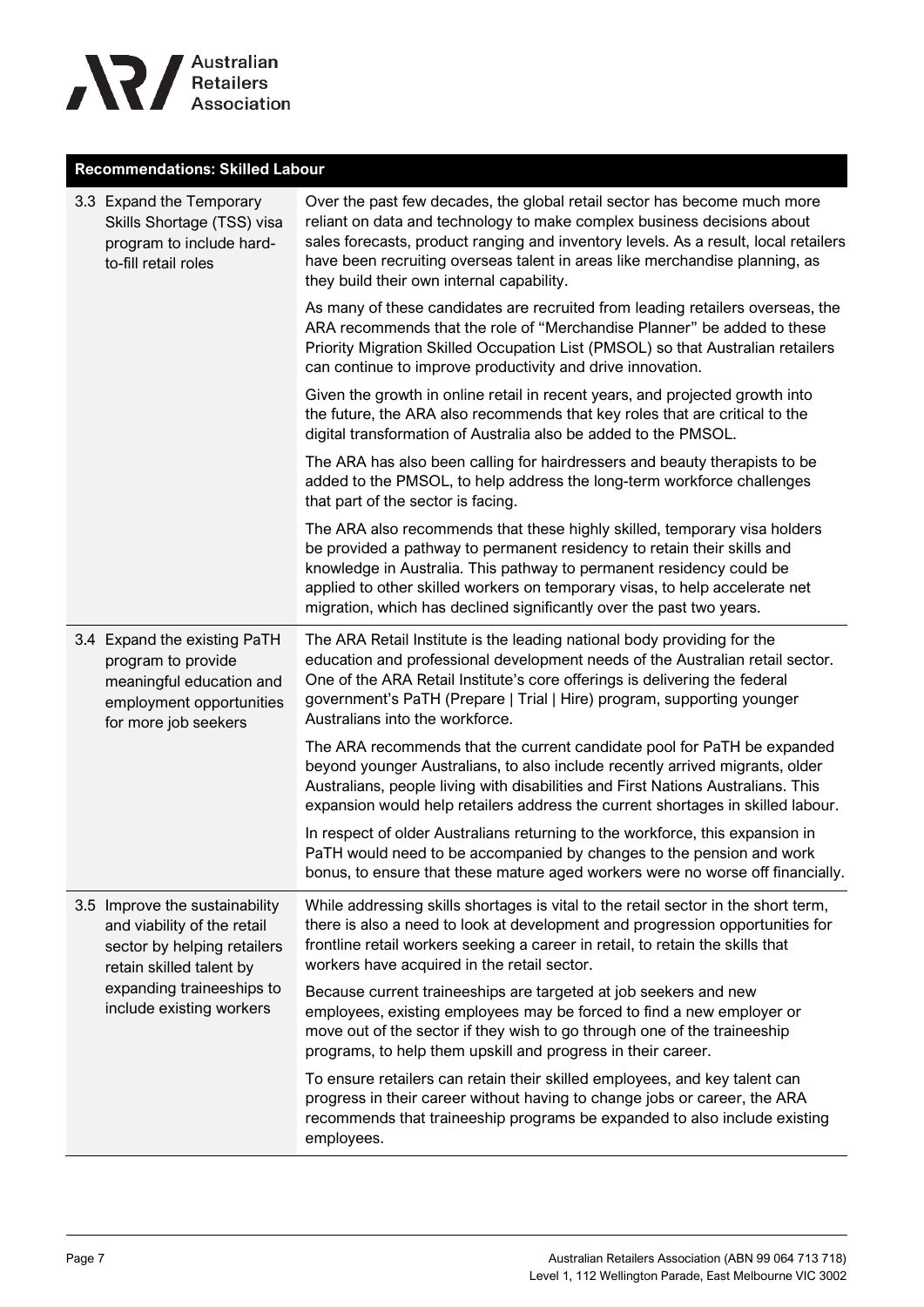

#### **4.0 INVEST IN SUPPLY CHAIN RESILIENCE**

**Recommendations: Supply Chain Resilience**

Ongoing supply chain disruptions at every stage of the retail value chain continue to increase costs, prolong delivery times and result in stockouts for Australian retailers. While some issues have started to stabilise and marginally improve, other challenges will most likely prevail for the duration of the pandemic.

The key issue is the impact that higher infection rates and close contact isolation rules have along the value chain, resulting in longer lead times and higher costs. For the most part, retailers are absorbing these additional costs to avoid increasing prices but this approach is not sustainable.

The way that members are dealing with this disruption and uncertainty is to increase their stock holdings and place orders well in advance. While this may help to mitigate immediate risks to inventory levels, this approach potentially creates new risks to profitability, cash flow and working capital for many retail businesses.

The following recommendations aim to address these issues, to improve the resilience of the retail supply chain.

| Recommendations: Supply Chain Resilience                                                                                                                       |                                                                                            |                                                                                                                                                                                                                                                                                                                             |
|----------------------------------------------------------------------------------------------------------------------------------------------------------------|--------------------------------------------------------------------------------------------|-----------------------------------------------------------------------------------------------------------------------------------------------------------------------------------------------------------------------------------------------------------------------------------------------------------------------------|
|                                                                                                                                                                | 4.1 Extend the SME Recovery<br>Loan Scheme                                                 | The Omicron variant has exacerbated significant disruption to global supply<br>chains leading to higher costs for Australian retailers. In addition to these<br>higher supply chain costs, retailers are also absorbing higher labour costs and<br>the cost of testing, which has been shifted from government to business. |
|                                                                                                                                                                |                                                                                            | These stressors have been compounded by pressure on cashflow and<br>working capital as a result of increased stockholdings.                                                                                                                                                                                                 |
|                                                                                                                                                                |                                                                                            | In response, the ARA recommends that the federal government continue to<br>provide relief to Australian retailers impacted by supply chain disruption,<br>through the extension of the SME Recovery Loan Scheme beyond July 2022.                                                                                           |
|                                                                                                                                                                |                                                                                            | The SME Recovery Loan Scheme, which originally included a government<br>guarantee of up to 80% of the loan value, is designed to provide assistance to<br>SMEs dealing with the economic impacts of the pandemic.                                                                                                           |
| 4.2                                                                                                                                                            | Continue to address<br>landside bottlenecks<br>and reduce red tape at<br>Australia's ports | International trade has been heavily disrupted over the course of the past two<br>years with concerns that the current challenges may take another 12-18 month:<br>to be resolved. These issues have been compounded by concerns about<br>productivity and the lingering threat of industrial action at Australia's ports.  |
|                                                                                                                                                                |                                                                                            | The ARA recommends that the federal government continue to improve<br>productivity of Australia's ports, in line with the findings of the ACCC's recent<br>report and the pending Productivity Commission review.                                                                                                           |
| 4.3 Expand support to increase<br>local manufacturing<br>capability where<br>vulnerabilities exist along<br>critical supply chains like<br>food and healthcare |                                                                                            | While Australia's longer-term economic interests are best served by our<br>wider and deeper integration into the global economy, this engagement must<br>not be at the expense of our own manufacturing capability.                                                                                                         |
|                                                                                                                                                                |                                                                                            | To make our supply chain more resilient to future shocks, we need to invest in<br>and nurture our sovereign manufacturing capability, particularly where<br>vulnerabilities exist along critical supply chains like food and healthcare.                                                                                    |
|                                                                                                                                                                |                                                                                            | To optimise an expansion of Australia's manufacturing capability in local and<br>offshore markets, the ARA supports reinstating the Export Market<br>Development Grants (EMDG) program, in line with the \$200 million of funding<br>that was provided to Australian businesses at the beginning of the pandemic.           |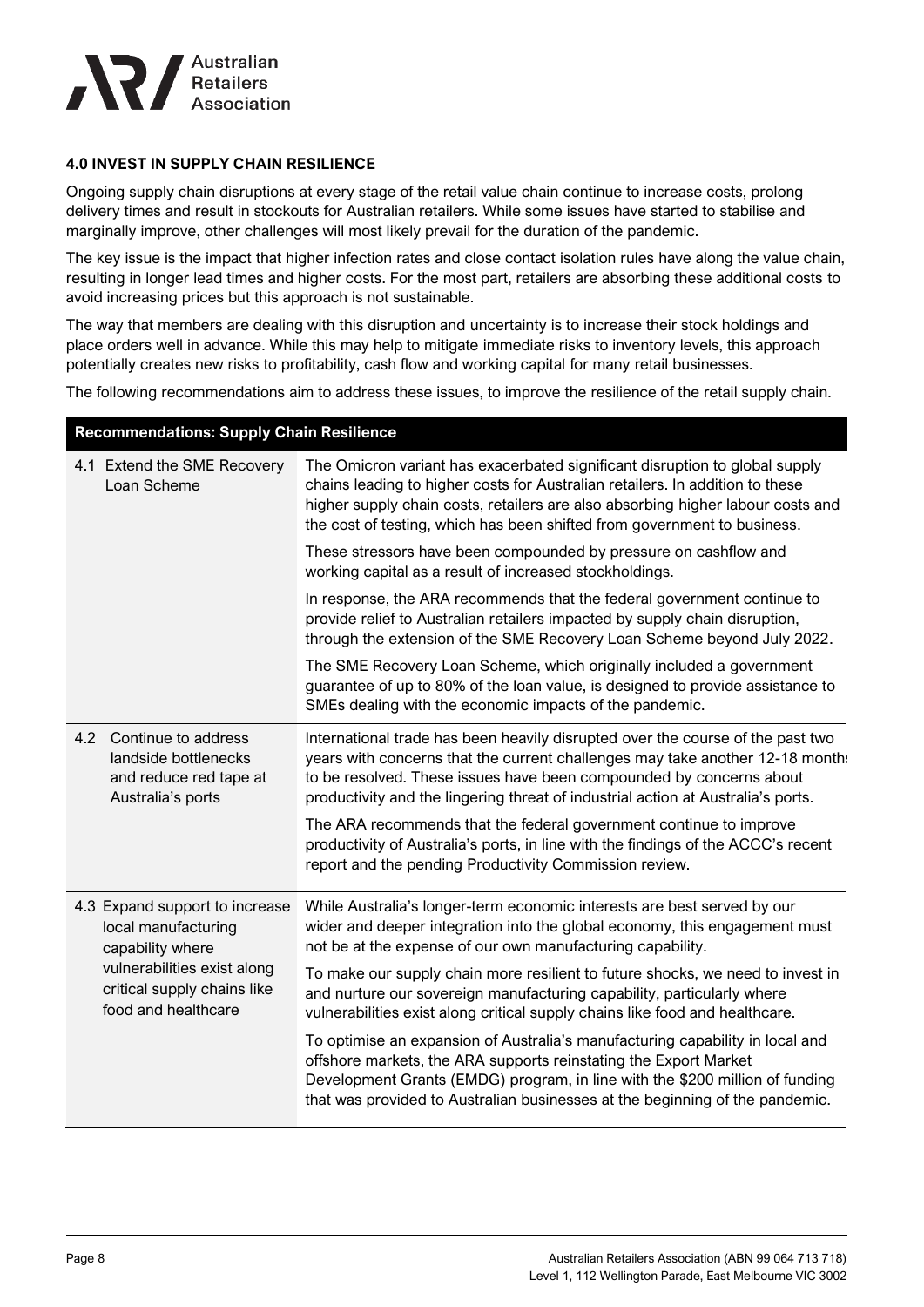

#### **5.0 SUPPORT THE TRANSITION TO THE NET-ZERO, CIRCULAR ECONOMY**

The ARA has confirmed its commitment to climate action by taking the Race to Zero Accelerator Pledge, a global campaign backed by the United Nations and the World Business Council for Sustainable Development.

In support of this commitment, the ARA released its Net-zero [Roadmap](https://blog.retail.org.au/hubfs/ARA%20Climate%20Action%20-%20NetZero%20Roadmap.pdf) for the Australian retail sector in 2021, outlining the suggested decisions, investments and actions that retailers can make, as they embark on their sustainability journey or as they accelerate their transition to net-zero emissions.

Given the impact that packaging and post-consumer waste has on the net-zero ambitions of retailers, the ARA Net-zero Roadmap also outlines a number of initiatives to support the transition to the circular economy, which will be critical if our sector is to achieve net-zero emissions by 2050.

To reach this aspirational target and mainstream circularity, the Australian retail sector will need to capture more post-consumer waste and divert it back into the circular economy, work with suppliers to produce more with less, and support consumers in the transition to more sustainable consumption.

#### **Recommendations: Net-zero, Circular Economy**

|  | 5.1 Accelerate the transition to<br>net-zero emissions                                                                               | The starting point for many Australian retailers on their journey to net-zero will<br>be to look at their own energy consumption to identify low-cost energy<br>efficiency opportunities that create financial and environmental benefits.                                                                                                                             |
|--|--------------------------------------------------------------------------------------------------------------------------------------|------------------------------------------------------------------------------------------------------------------------------------------------------------------------------------------------------------------------------------------------------------------------------------------------------------------------------------------------------------------------|
|  |                                                                                                                                      | As per the ARA's Net-zero Roadmap, the next phase of opportunities includes<br>transitioning to renewable energy, low-carbon vehicles and circular solutions.                                                                                                                                                                                                          |
|  |                                                                                                                                      | To accelerate the transition to net-zero emissions, the ARA recommends<br>expanding the scope of the Modern Manufacturing Fund and the Clean<br>Energy Finance Fund to create additional incentives for retail businesses to<br>invest in the adoption of proven technologies that reduce costs, consumption<br>and emissions.                                         |
|  | 5.2 Accelerate the transition<br>to the circular economy                                                                             | The transition to the circular economy describes the shift away from linear<br>material flows towards mainstream adoption of processes that maximise the<br>use of natural resources, through continual reuse and renewal.                                                                                                                                             |
|  |                                                                                                                                      | The federal government is to be congratulated for its ReMade in Australia<br>campaign, as part of its broader commitment to the circular economy.                                                                                                                                                                                                                      |
|  |                                                                                                                                      | To further accelerate the transition to circularity, the ARA recommends<br>further expanding the Recycling Modernisation Fund to improve the efficiency<br>of collecting and segregating post-consumer waste; develop new markets for<br>recycled content and circular feedstocks; and make it easy for retailers and<br>consumers to connect with circular solutions. |
|  | 5.3 Expand the Federal<br><b>Environment Minister's</b><br>Priority List for product<br>stewardship to include<br>pre-consumer waste | ARA community partner, Good360 Australia, estimates that 2% of all retail<br>merchandise does not get sold and is disposed of as pre-consumer waste.<br>Analysis conducted by Deloitte Access Economics estimates the opportunity<br>cost of this inventory to be in the range of $$2.0 - 2.5$ billion per annum.                                                      |
|  |                                                                                                                                      | The ARA recommends that pre-consumer waste be added to the<br>Environment Minister's Priority List for product stewardship, providing access<br>to valuable funding that will help size the market, design interventions and<br>deploy pragmatic solutions to help address the problem.                                                                                |
|  |                                                                                                                                      | It is also important that the consortium led by the Australian Fashion Council<br>incorporate pre-consumer waste into the design of the Product Stewardship<br>Scheme for clothing textiles.                                                                                                                                                                           |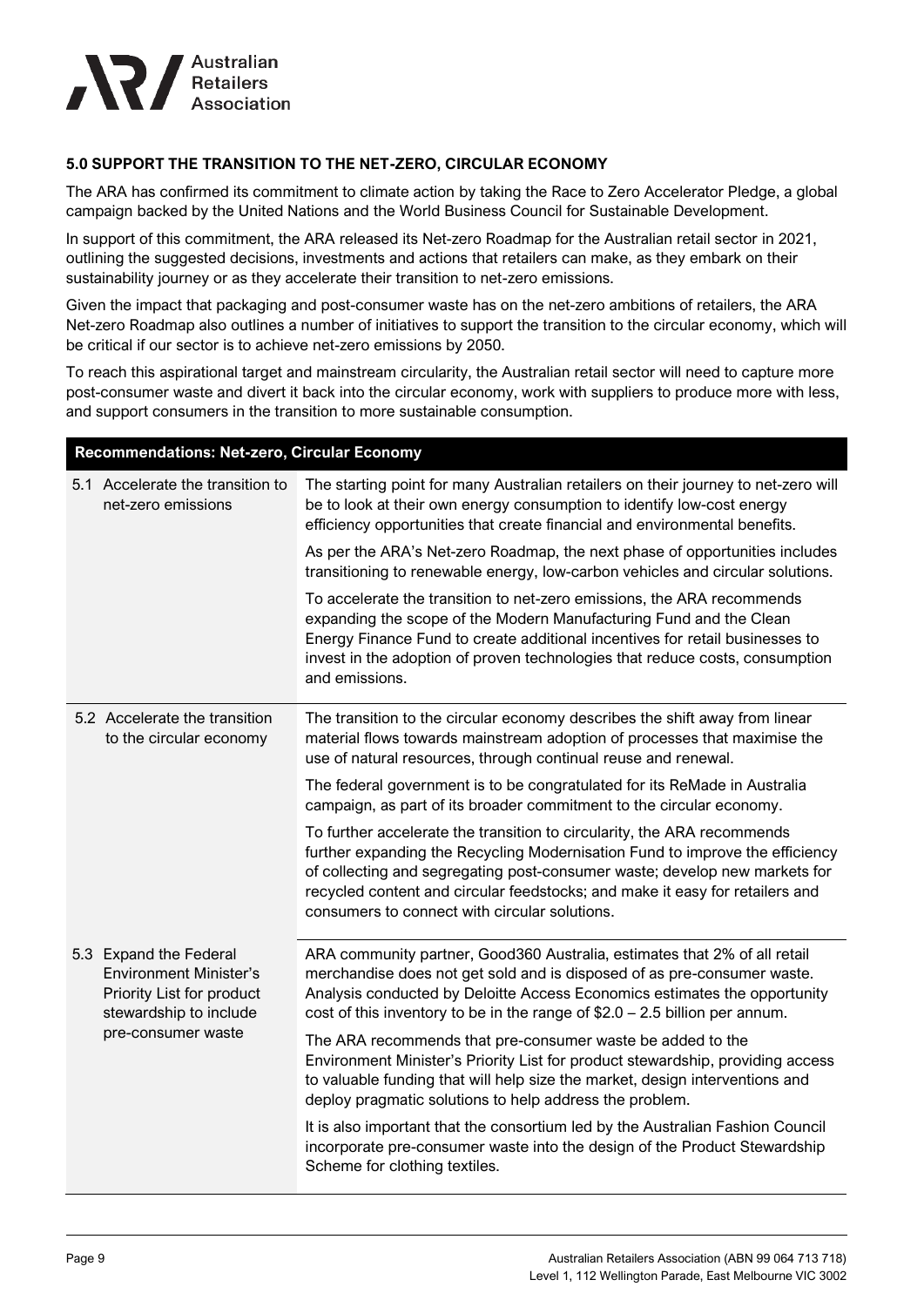

#### **Recommendations: Net-zero, Circular Economy**

| 5.4 Co-invest with the ARA in<br>education and training<br>measures to help SME<br>retailers in their transition | The ARA Retail Institute is the leading national body providing for the<br>education and professional development needs of the Australian retail sector.<br>As well as delivering accredited programs in partnership with government,<br>the ARA Retail Institute also provides high quality non-accredited courses. |
|------------------------------------------------------------------------------------------------------------------|----------------------------------------------------------------------------------------------------------------------------------------------------------------------------------------------------------------------------------------------------------------------------------------------------------------------|
| to the net-zero, circular<br>economy of the future                                                               | Working with overseas partners, through our participation in the global Race<br>to Zero campaign, the ARA has access to international best practice insights,<br>case studies and materials to support businesses - large and small - on their<br>transition to net-zero emissions and circularity.                  |
|                                                                                                                  | The proposal is to work from this established knowledge base to develop and<br>deliver customised non-accredited training courses to help Australian SME<br>retailers plan, set and achieve their own ambitious targets.                                                                                             |
|                                                                                                                  | The ARA has secured funding for a pilot of a SME Net-zero Roadshow, in<br>partnership with the City of Sydney. Access to additional government funding<br>would accelerate the development of materials and enable a national roll-out<br>of the program upon successful completion of the pilot.                    |

#### **6.0 ADDRESS INEQUALITIES**

Given the scale, reach and influence of some of Australia's largest retailers, the retail sector has an important role to play in addressing inequalities and improving diversity, equality and inclusion (DEI) across the community.

The ARA has therefore elevated DEI to be a strategic priority, with an initial focus on gender equality and Indigenous reconciliation. The ARA's approach to reducing inequality extends along the global supply chain to understand and minimise the risk of modern slavery and other human rights abuses.

| <b>Recommendations: Address Inequality</b>                   |                                                                                                                                                                                                                                                                                                         |  |
|--------------------------------------------------------------|---------------------------------------------------------------------------------------------------------------------------------------------------------------------------------------------------------------------------------------------------------------------------------------------------------|--|
| 6.1 Improve gender equality                                  | The ARA welcomed the government's announcement of an additional \$1.7<br>billion funding for childcare in 2021, given the critical role that access to<br>childcare plays in increasing workforce participation amongst women.                                                                          |  |
|                                                              | However, more can be done to provide cost-effective access to childcare for<br>working families and ensure greater choice and flexibility for the many working<br>mothers who make up 70% of all part-time and casual roles in retail.                                                                  |  |
|                                                              | In terms of the broader gender equality agenda, the ARA made a submission<br>to the federal government's recent review of the Workplace Gender Equality<br>Agency (WGEA) in 2021 and made a number of recommendations that would<br>require increased funding from government.                          |  |
|                                                              | Some of the highest priority recommendations for ARA members include<br>streamlining and simplifying data collection for employers, improving<br>integration with employer's platforms and data, and reallocating resources<br>away from compliance, to capability building to drive meaningful change. |  |
| 6.2 Provide funding to Supply<br>Nation to connect retailers | Despite the scale and reach of the Australian retail sector, engagement with<br>Indigenous suppliers relatively low in comparison to other sectors.                                                                                                                                                     |  |
| with Indigenous suppliers                                    | The ARA recommends that additional funding be provided to Supply Nation to<br>establish retail as a new category on the Indigenous Business Direct,<br>supported by investment in a targeted communications and engagement plan<br>that connects more Indigenous suppliers with more retailers.         |  |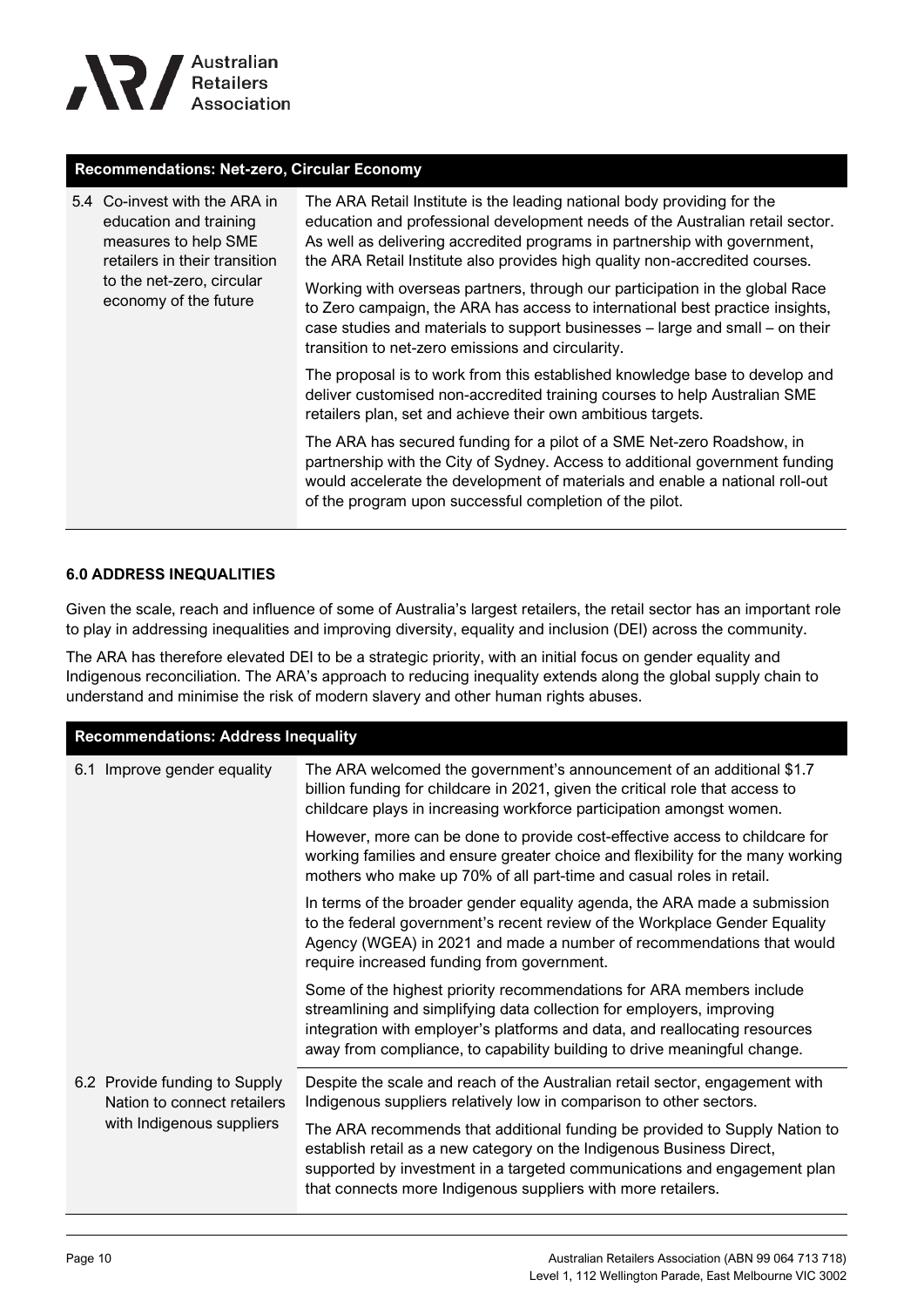

| 6.3 Co-invest with the ARA on<br>developing and deploying<br>a digital platform that<br>helps retailers address | While much of the recent focus on supply chains has been about higher costs<br>and longer lead times as a result of Covid-19, the Commonwealth's Modern<br>Slavery Act reminds us that we must not trade-off human rights in our haste<br>to get the global supply chain moving again.                                                                                                            |
|-----------------------------------------------------------------------------------------------------------------|---------------------------------------------------------------------------------------------------------------------------------------------------------------------------------------------------------------------------------------------------------------------------------------------------------------------------------------------------------------------------------------------------|
| modern slavery risks                                                                                            | Some of the ARA's largest members are leading the sector when it comes to<br>modern slavery reporting and risk management.                                                                                                                                                                                                                                                                        |
|                                                                                                                 | Going forward though, the ARA has a unique opportunity to work with<br>government and form partnerships across the supply chain to help capture<br>standardised data from suppliers who may be supplying similar information to<br>a number of our members.                                                                                                                                       |
|                                                                                                                 | As the Act comes up for its third-year review, the ARA recommends that the<br>government allocate funding to the co-design, development and deployment<br>of a digital platform that enables retailers to identify modern slavery risks,<br>share pre-competitive information with peers and competitors, and take<br>coordinated action to address modern slavery along the global supply chain. |

#### **7.0 INVEST IN THE DIGITAL TRANSFORMATION**

One of the positive trends to emerge from the Covid-19 pandemic has been the acceleration of consumer's acceptance of online shopping and the shift towards digitalisation in the retail sector. Over the past few years, we have seen a meaningful shift in the way people live, work and shop – with online sales surging in recent months and expected to remain at elevated levels through the remainder of 2021-22 and beyond.

However, with in-stores sales still accounting for 85% of total retail trade, there is room to grow. While some SME retailers have developed a strong on-line presence, it is important that other retail businesses are supported in their transition to online retail so they can also realise the benefits of operating in the digital economy.

And with trading conditions (and the impact on sales, profit and cashflow) proving increasingly difficult to predict, investment in digital innovation has the potential to provide important protection against future shocks.

| <b>Recommendations: Digital Transformation</b>                               |                                                                                                                                                                                                                                                                                                                                     |  |
|------------------------------------------------------------------------------|-------------------------------------------------------------------------------------------------------------------------------------------------------------------------------------------------------------------------------------------------------------------------------------------------------------------------------------|--|
| 7.1 Establish a Digital<br><b>Modernisation Fund</b>                         | Covid-19 has accelerated the uptake of technology and digital channels in the<br>retail sector, with adoption rates now measured in months instead of years.<br>This pivot towards digitalisation offers retailers of all sizes the opportunity to<br>further increase productivity, jobs growth and international competitiveness. |  |
|                                                                              | The establishment of a Digital Modernisation Fund will help to address the<br>digital gap between large and small business and encourage SMEs to invest<br>in technology and digital innovation, accelerating the move away from legacy<br>systems and platforms, to more modern digital capabilities.                              |  |
| 7.2 Increase funding to<br>improve digital literacy<br>and provide equal and | The shift towards online shopping forms part of a larger transition to the<br>digital economy that has been gathering momentum over the past decade<br>and accelerated over the past few years due to the pandemic.                                                                                                                 |  |
| safe access to the digital<br>economy                                        | This shift will require retailers to re-imagine their relationship with consumers,<br>as cash and instore payments decline, and digital payments become the norm.                                                                                                                                                                   |  |
|                                                                              | To ensure that the most vulnerable members of the Australian community are<br>not disenfranchised by this technology led evolution, the ARA recommends<br>an increase in funding to improve digital literacy to ensure that all Australians<br>have equal and safe access to the digital economy.                                   |  |